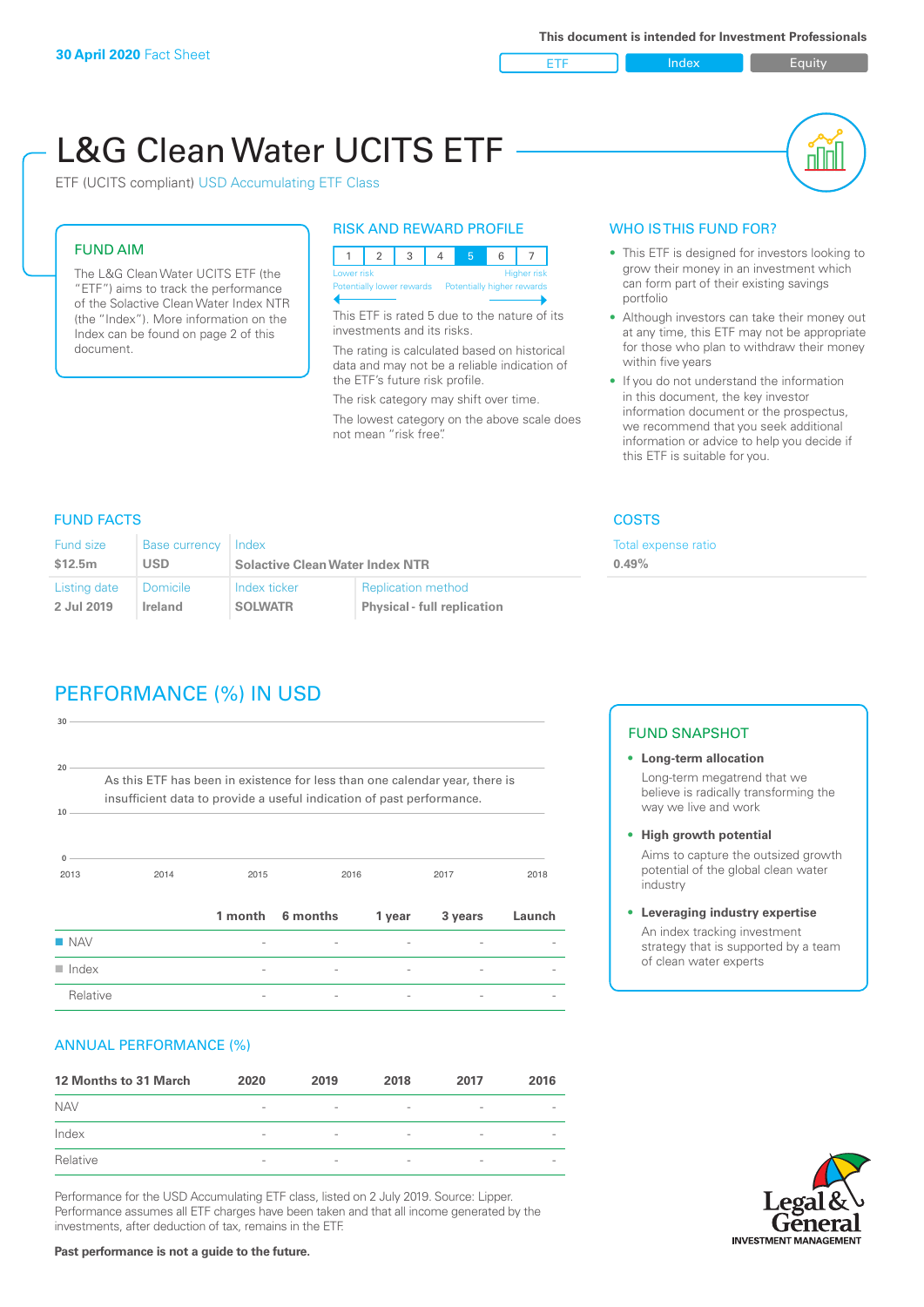ETF (UCITS compliant) USD Accumulating ETF Class

## INDEX BREAKDOWN

The breakdowns below relate to the Index. The ETF's portfolio may deviate from the below. All data source LGIM unless otherwise stated. Totals may not sum to 100% due to rounding.



#### SECTOR (%)

| $\blacksquare$ Industrials    | 47 4 |
|-------------------------------|------|
| <b>Utilities</b>              | 201  |
| Materials                     | 9.3  |
| Information Technology        | 70   |
| $\blacksquare$ Health Care    | 6.6  |
| $\blacksquare$ Energy         | 3.1  |
| <b>Lab Process Automation</b> | 17   |
| ■ Consumer Discretionary      | 1.7  |
| ■ Manufacturing & Production  | 1.6  |
| Metals & Minerals             | 16   |
|                               |      |



# $I \cup SD$  62.3 n EUR 11.6

| $\blacksquare$ JPY | 9.0 |
|--------------------|-----|
| GBP                | 6.7 |
| $H$ HKD            | 5.4 |
| $\Box$ CHF         | 3.3 |
| $\blacksquare$ SEK | 1.7 |
|                    |     |
|                    |     |

■ Top 10 constituents 19.4% Rest of Index 80.6% No. of constituents in Index 63

#### TOP 10 CONSTITUENTS (%)

| Kurita                 | 2.1 |
|------------------------|-----|
| Ingevity               | 2.1 |
| Metawater              | 2 O |
| Organo                 | 1.9 |
| National Oilwell Varco | 1.9 |
| <b>SPX FLOW</b>        | 1.9 |
| Kemira                 | 1.9 |
| Trimble                | 1.9 |
| Arkema                 | 1.9 |
| Lanxess                | 1.8 |
|                        |     |

#### INDEX DESCRIPTION

The Index aims to track the performance of a basket of stocks of companies that are actively engaged in the international clean water industry through the provision of technological, digital, engineering, utility and/or other services.

The Index is comprised of companies which are publically traded on various stock exchanges around the world that are either i) companies determined to have expertise in "Utilities" with a minimum Water Revenue Share of 90%, or ii) companies determined to have expertise in "Engineering" with a minimum Water Revenue Share of 50% or iii) companies determined to have expertise in "Technology" or "Digital" and a minimum Water Revenue Share of 5%. A company is only eligible for inclusion in the index if (1) it is of sufficient size (determined by reference to the total market value of the proportion of its shares that are publically traded) and (2) it is sufficiently "liquid" (a measure of how actively its shares are traded on a daily basis). Moreover, the Index excludes companies: (a) engaged in pure coal mining; (b) involved in the production of controversial weapons; or (c) that, for a continuous period of three years, have been classified as being in breach of at least one of the UN Global Compact principles, which is a set of globally accepted standards on human rights, labour, environment and corruption.

The universe of companies out of which the Index selection is made is refreshed annually in March. However, the Index is reconstituted semi-annually in March and September in accordance with the full selection criteria and all companies are equally weighted within the Index. On a monthly basis, the weight of each company is assessed and, if any of them exceed 15% of the index, the weights of all companies are adjusted so that they are again equally weighted within the Index.

#### INVESTMENT MANAGER

GO ETF Solutions LLP is the investment manager for each of the exchange traded funds (ETFs) issued by Legal & General UCITS ETF Plc and is responsible for the day-to-day investment management decisions for this ETF. The team is highly experienced with respect to all aspects relating to the management of an ETF portfolio, including collateral management, OTC swap trading, adherence to UCITS regulations and counterparty exposure and monitoring.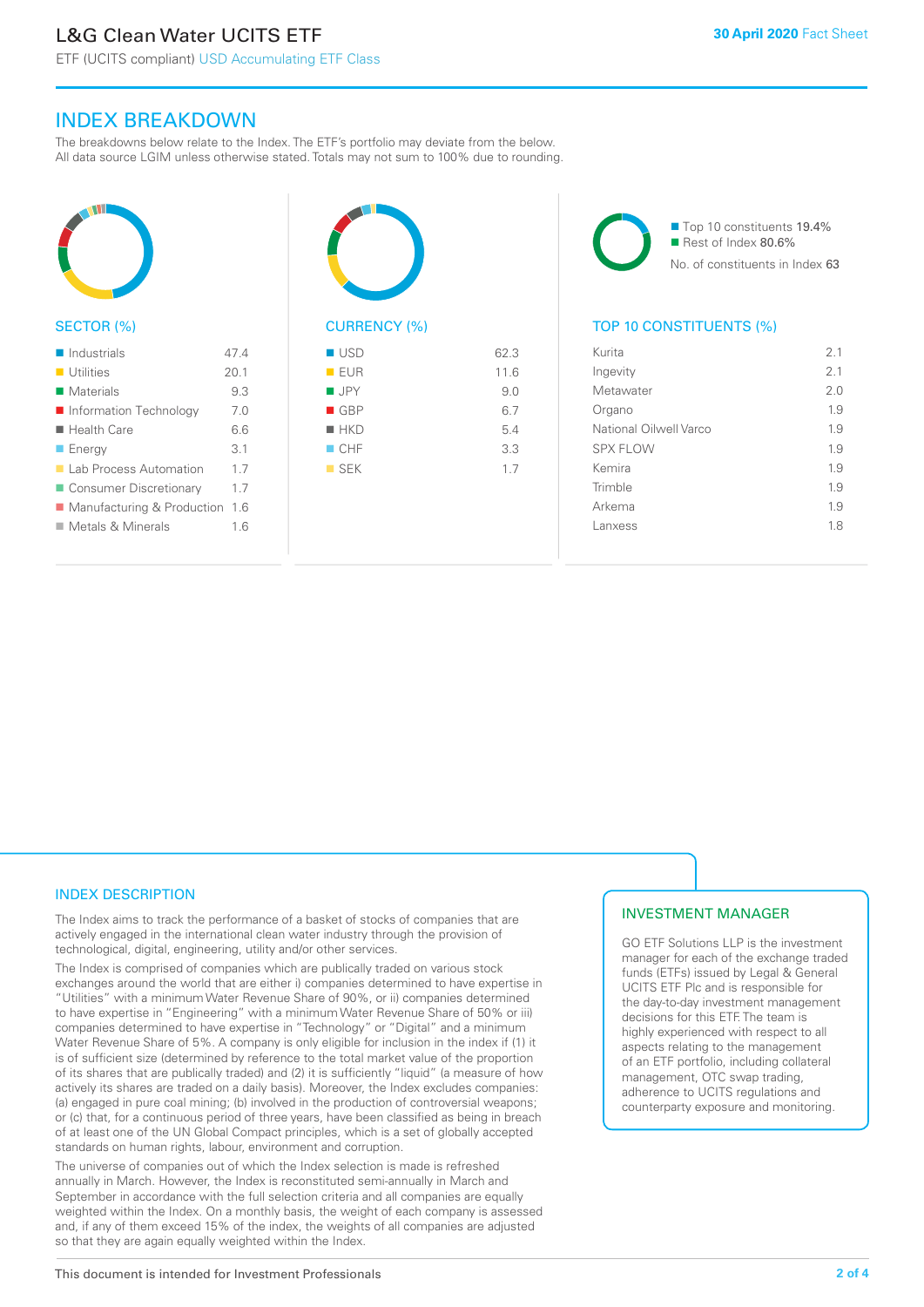# L&G Clean Water UCITS ETF

ETF (UCITS compliant) USD Accumulating ETF Class

#### KEY RISKS

- The value of an investment and any income taken from it is not guaranteed and can go down as well as up; you may not get back the amount you originally invested.
- Third party service providers (such as counterparties entering into financial derivative instruments with the ETF or the ETF's depositary) may go bankrupt and fail to pay money due to the ETF or return property belonging to the ETF.
- As the Index includes micro, small and medium-sized publicly traded companies, the ETF is subject to the risk that such companies may be more vulnerable to adverse business or economic events and greater and more unpredictable price changes than larger companies or the stock market as a whole.
- The ETF is subject to the risks associated with technology-focused companies and are particularly vulnerable to rapid developments in technology (which may leave their products out-of-date), government regulation and competition from domestic and foreign competitors who may have lower production costs. Such companies may also have difficulties establishing and maintaining patents, copyrights, trademarks and trade secrets relating to their products which could negatively affect their value.
- It may not always be possible to buy and sell ETF shares on a stock exchange or at prices closely reflecting the NAV.
- If the Index provider stops calculating the Index or if the ETF's license to track the Index is terminated, the ETF may have to be closed.

For more information, please refer to the key investor information document on our website Ø

#### TRADING INFORMATION

| <b>Exchange</b>           | <b>Currency ISIN</b> |                                   | <b>SEDOL</b>        | Ticker | <b>Bloomberg</b> |
|---------------------------|----------------------|-----------------------------------|---------------------|--------|------------------|
| London Stock Exchange USD |                      | IE00BK5BC891 BKF3DB5 GLUG GLUG LN |                     |        |                  |
| London Stock Exchange GBX |                      | IE00BK5BC891 BKF3DC6 GLGG GLGG LN |                     |        |                  |
| Borsa Italiana            | <b>FUR</b>           | IE00BK5BC891 BKF3D93 GLUG GLUG IM |                     |        |                  |
| Deutsche Börse            | FUR.                 | IFOOBK5BC891                      | BKE3BE5 XMLC XMLCGY |        |                  |

The currency shown is the trading currency of the listing.



#### SPOTLIGHT ON LEGAL & GENERAL INVESTMENT MANAGEMENT

We are one of Europe's largest asset managers and a major global investor, with assets under management of €1,411.7 billion (as at 31 December 2019). We work with a wide range of global clients, including pension schemes, sovereign wealth funds, fund distributors and retail investors.

Source: LGIM internal data as at 31 December 2019. The AUM disclosed aggregates the assets managed by LGIM in the UK, LGIMA in the US and LGIM Asia in Hong Kong. The AUM includes the value of securities and derivatives positions.

#### COUNTRY REGISTRATION



#### TO FIND OUT MORE



#### **Index Disclaimer**

The ETF is not sponsored, promoted, sold or supported by Solactive AG. Nor does Solactive AG offer any express or implicit guarantee or assurance either with regard to the results of using the Index and/or Index trade mark or the Index price, at any time or in any other respect.

The Index is calculated and published by Solactive AG. Solactive AG uses its best efforts to ensure that the Index is calculated correctly. Irrespective of its obligations towards the Company, Solactive AG has no obligation to point out errors in the Index to third parties including, but not limited to, investors and/or financial intermediaries of the ETF. Solactive AG does not guarantee the accuracy and/or the completeness of the Index or any related data, and shall not have any liability for any errors, omissions or interruptions therein.

Neither publication of the Index by Solactive AG, nor the licensing of the Index or Index trade mark, for the purpose of use in connection with the ETF, constitutes a recommendation by Solactive AG to invest capital in said ETF nor does it, in any way, represent an assurance or opinion of Solactive AG with regard to any investment in this ETF. In no event shall Solactive AG have any liability for any lost profits or indirect, punitive, special or consequential damages or losses, even if notified of the possibility thereof.